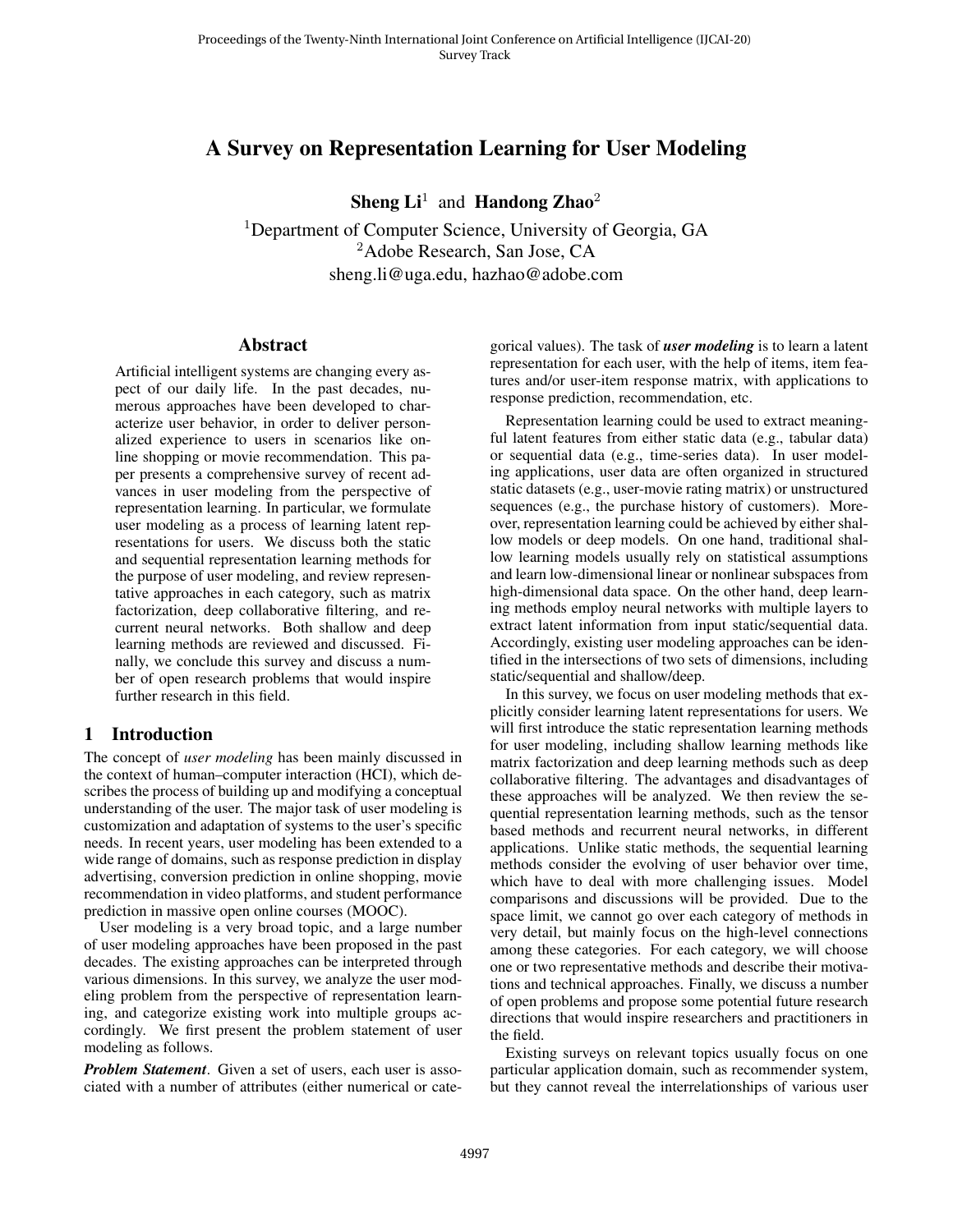modeling methods that are widely adopted in multiple domains. To our best knowledge, our paper is the first survey that focuses on the general user modeling task from the unique perspective of representation learning.

# <span id="page-1-1"></span>2 Static Representation Learning

The importance of accurate user modeling techniques motivated by wide-ranging applications has fueled a great amount of academic as well as industrial research in this area. In static user modeling, representation learning methods aim to extract latent user representations from static data, such as user-item interaction matrix or user-advertisement response matrix. Temporal information is not available (or not considered) in this setting. Static user modeling is a simplified but very commonly used problem setting in literature.

#### <span id="page-1-2"></span>2.1 Factorization Methods

The most representative approach for static representation learning might be matrix factorization, which has been recognized as an effective solution to *collaborative filtering* and applied to many recommender systems. Matrix factorization (MF) is a type of *latent factor models*, which leads to the best performance at the Netflix competition in 2007 [\[Koren](#page-6-0) *et al.*, [2009\]](#page-6-0). There are mainly two types of factorization methods, which require different inputs for model training.

The first category of factorization methods only requires a user response matrix (i.e., interactions between users and items) as input, and learn latent features for users (and items). Let  $X \in \mathbb{R}^{N \times M}$  denote a user response matrix, from N users to M items. The items shall be specified in different applications. For instance, the items correspond to movies in movie recommendation and correspond to ads in display advertising. Each row of  $X$  corresponds to a user, and each column corresponds to an item. The element  $X_{ij}$  denotes the response from the  $i$ -th user to the  $j$ -th item, such as movie rating. X could be very sparse, as we can only observe responses from users to a subset of items. Usually,  $X_{ij} \in [0, C]$ , where C is the maximum value in the response (e.g., highest movie rating). Matrix factorization based methods [Koren *et al.*[, 2009\]](#page-6-0) usually decompose the response matrix X into two latent factor matrices U and V, i.e.,  $X \approx UV$ ,  $U \in \mathbb{R}^{N \times K}$ ,  $V \in R^{K \times M}$ , where K is the number of latent factors and it's usually much smaller than N and  $M$ .

The objective function of standard matrix factorization is:

$$
\arg\min_{U,V} f(U,V) = ||I \odot (X - UV^{\mathrm{T}})||_{\mathrm{F}}^{2} + \lambda (||U||_{\mathrm{F}}^{2} + ||V||_{\mathrm{F}}^{2}),
$$
\n(1)

where I is an indicator matrix with  $I_{ij} = 1$  if  $X_{ij}$  is a valid value and 0 otherwise,  $\odot$  denotes the Hadamard product (i.e., element-wise product), and  $\lambda$  is a trade-off parameter. The first term in [\(1\)](#page-1-0) denotes the approximation errors, and the last two terms are regularizations used to prevent overfitting. The probabilistic explanation of the standard matrix factorization model is provided in [\[Mnih and Salakhutdinov, 2008\]](#page-6-1).

Although promising, the conventional matrix factorization methods suffer from the problem of cold-start, i.e. what recommendations to make when a new user/item arrives in the system. Another problem often presented in many real world applications is data sparsity or reduced coverage.

The second category of factorization methods tries to address the aforementioned issues in conventional matrix factorization by incorporating side information to learn latent factors. Some methods have shown promising performance in collaborative filtering by following such a strategy. Porteous *et al.* proposed a Bayesian matrix factorization (BMF) approach with side information and Dirichlet process mixtures [\[Porteous](#page-6-2) *et al.*, 2010]. Hu *et al.* proposed a cross-domain triadic factorization (CDTF) method [\[Hu](#page-5-0) *et al.*[, 2013\]](#page-5-0), which leverages the information from other domains. Factorization machine (FM) is another representative model in this category, which has been widely applied in practice [\[Rendle, 2012\]](#page-6-3). FM can be considered as a general framework of matrix factorization, which has achieved remarkable performance in various regression and classification tasks and has been deployed in many industrial systems. It provides a general formulation to explicitly model the pairwise interactions of user features and item features. The predictive model of FM is defined as:

$$
f(\mathbf{w}, \mathbf{G}|\mathbf{x}) = w_0 + \sum_{i=1}^d dw_i x_i + \sum_{i=1}^d \sum_{j=i+1}^d \mathbf{g}_i^{\top} \mathbf{g}_j x_i x_j, \quad (2)
$$

where **w** and  $G = [g_1, g_2, \dots, g_d]$  are model parameters. **x** contains user features, item features, and other available side information.  $\mathbf{g}_i \in \mathbb{R}^m$  denotes the *m*-dimensional embedding of the  $i$ -th feature in  $x$ . Although FM does not directly generate embedding vectors for users, the feature embeddings  $\mathbf{g}_i$  can be converted to user embedding and employed for user modeling purposes.

A comprehensive discussion of matrix factorization based user modeling approaches can be found in [\[Koren and Bell,](#page-6-4) [2015\]](#page-6-4). Beyond recommender systems, the matrix factorization approach has been applied to other areas such as educational assessment, with proper incorporation of domain knowledge. Recently, Jing *et al.* proposed a contextual collaborative filtering (CCF) approach for student response prediction in mixed-format tests [\[Jing and Li, 2018\]](#page-5-1).

<span id="page-1-0"></span>Remarks. Factorization methods are simple yet effective, which are easy to be implemented and deployed. Methods like standard matrix factorization and factorization machines have been widely employed in many commercial systems. However, these methods usually have strong statistical assumptions on data distribution, and have limited capability in modeling complex or dynamic user behavior data.

### 2.2 Deep Neural Networks

Developing customized deep neural networks for the task of user modeling has been an emerging topic in the past decade. Similar to factorization methods introduced before, most existing deep neural network approaches usually focus on the problem of collaborative filtering, in which the user modeling problem is defined as learning hidden representations for users. In the following, we present three categories of deep neural network methods for user modeling, including the restricted Boltzmann machine based methods, auto-encoder based methods, and feed-forward network based methods.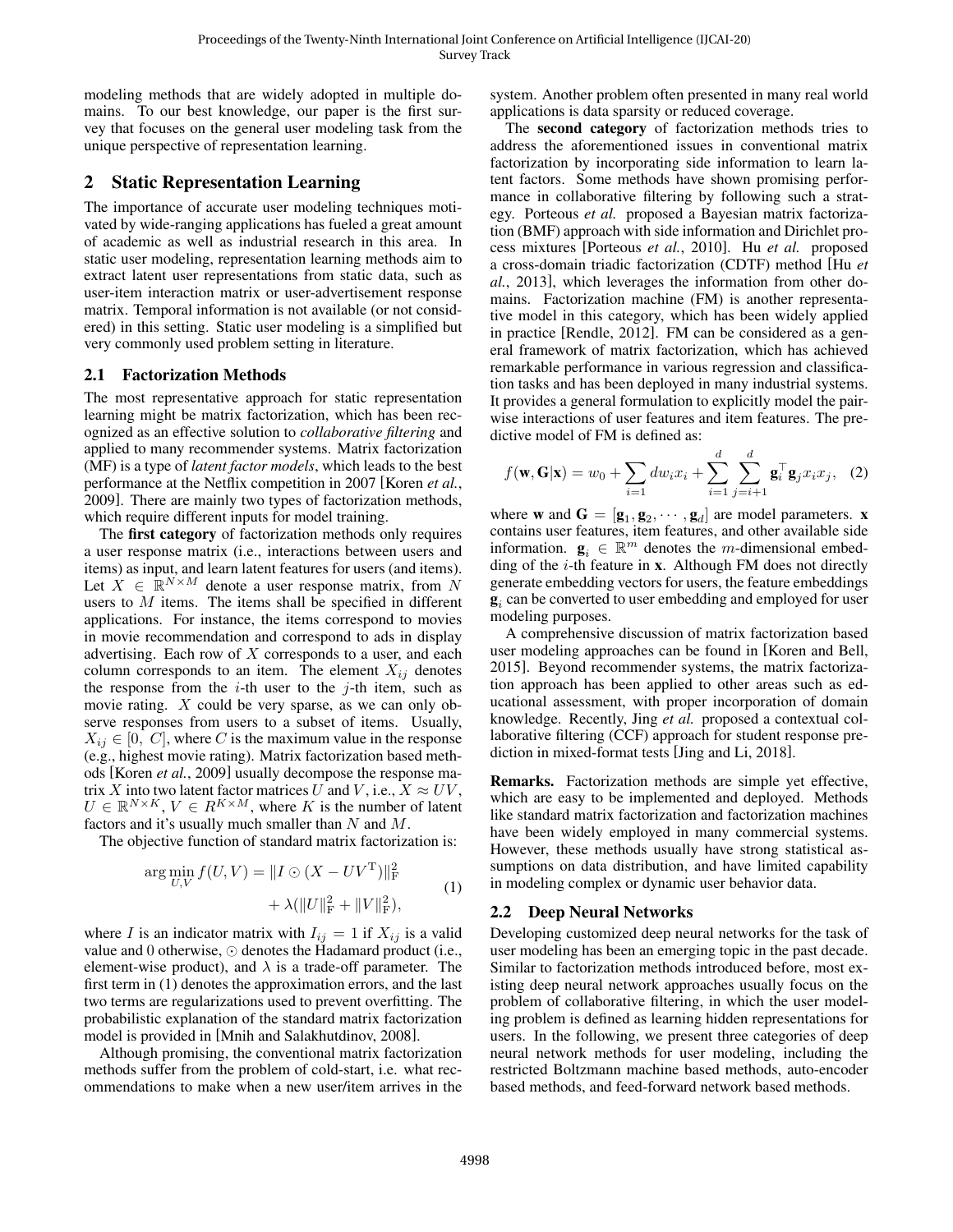The first category is restricted Boltzmann machine (RBM) based methods. Salakhutdinov *et al.* [\[Salakhutdinov](#page-6-5) *et al.*, [2007\]](#page-6-5) might be the first to apply RBM to the task of collaborative filtering. They modified the restricted Boltzmann machines as a two-layer undirected graphical model consisting of binary hidden units and softmax visible units for collaborative filtering. They further designed an efficient learning procedure called contrastive divergence to maximize an approximation to the true likelihood function. A conditional RBM model and inference procedures are also proposed. They demonstrated the model performance on the Netflix dataset for movie recommendation. Following this line, Truyen *et al.* [\[Truyen](#page-6-6) *et al.*, 2009] proposed ordinal Boltzmann machines for collaborative filtering. They studied the parameterizations for handling the ordinal nature of ratings, and presented the integration of multiple Boltzmann machines for user-based and item-based processes. Wang *et al.* [\[Wang and](#page-6-7) [Wang, 2014\]](#page-6-7) utilized deep belief nets (DBN) for music recommendation, which unifies feature extraction and recommendation of songs in a joint framework. They assumed that a user has a feature vector  $\beta_u$  drawn from a Gaussian prior and each songs has a feature vector  $x_v$ . They automatically learned the feature vectors of the songs using a deep belief network which is a generative probabilistic graphical model with hidden nodes and observation. The authors used stacked layers of Restricted Boltzmann Machines for pretraining in an unsupervised fashion, and then employed the Maximum Likelihood Estimation (MLE) for supervised learning.

The second category is auto-encoder based methods. These methods mainly aim to learn latent factors from content information such as raw features of audio or documents. Wang *et al.* [Wang *et al.*[, 2015\]](#page-6-8) proposed a hierarchical Bayesian model called collaborative deep learning (CDL) which tightly couples stacked denoising auto-encoders (SDA) and collaborative topic regression (CTR). Li *et al.* proposed a general deep collaborative filtering (DCF) framework, which unifies the deep learning models with matrix factorization based collaborative filtering [Li *et al.*[, 2015a\]](#page-6-9). DCF is a *hybrid* model, which makes use of both user response matrix and side information and bridges together matrix factorization and deep auto-encoders. Given a user-item rating matrix  $R$ , the user side information  $X$  and the item side information  $Y$ , DCF jointly decomposes  $R$  and learns latent factor matrices (i.e.,  $U$ ,  $V$ ) from ratings and side information (i.e.,  $X$  and  $Y$ ) through the following formulation:

$$
\arg\min_{U,V} \quad l(R,U,V) + \beta(||U||_F^2 + ||V||_F^2) \n+ \gamma \mathcal{L}(X,U) + \delta \mathcal{L}(Y,V),
$$
\n(3)

where  $\beta$ ,  $\gamma$  and  $\delta$  are trade-off parameters. There are two key components in the DCF framework: (1) the function  $l(R, U, V)$  for decomposing the rating matrix R into the two latent matrices; (2) the functions  $\mathcal{L}(X, U)$  and  $\mathcal{L}(Y, V)$  that connect the user/item contextual features with the latent factors. The first component derived through matrix factorization extracts latent knowledge from the rating matrix. The second component devised using deep learning models establishes connections of the side information with the latent factors. In particular, Li *et al.* presented an instantiation of DCF by combining probabilistic matrix factorization (PMF) with marginalized denoising auto-encoders (mDA) [Li *[et al.](#page-6-9)*, [2015a\]](#page-6-9). PMF is a widely applied CF approach with excellent performance, and mDA is a powerful tool in extracting high-level features from raw inputs. Empirical evaluations on movie recommendation and book recommendation datasets show that the combination of the two leverages their benefits for learning even richer models.

The third category is feed-forward neural network methods. Oord *et al.* [Oord *et al.*[, 2013\]](#page-6-10) addressed the music recommendation problem using the convolutional neural networks. They first conducted a weighted matrix factorization to handle implicit feedback and obtained latent factors for all songs. After that, they used deep neural networks to map audio content to those latent factors. In particular, they extracted local features from audio signals and aggregated them into a bag-of-words representation. Finally, the deep convolutional network was employed to map this feature representation to the latent factors. They tested their algorithm on the Million song dataset and showed that their model improved the recommendation performance by augmenting the audio signals. He *et al.* proposed a neural collaborative filtering (NCF) approach [He *et al.*[, 2017\]](#page-5-2), which replaces the inner product in collaborative filtering with a neural network architecture that can learn an arbitrary function from data. The predictive model of NCF is formulated as:

$$
\hat{R}_{ij} = f(U^{\top} \mathbf{x}_i, V^{\top} \mathbf{y}_j | U, V, \Theta), \tag{4}
$$

where  $\hat{R}_{ij}$  denotes the response from the *i*-th user to the *j*th item,  $x_i$  is the feature vector for the *i*-th user,  $y_j$  is the feature vector for the j-th item, and  $\Theta$  denotes the model parameters of function  $f$ . U and V denote the embeddings of users and items, respectively. The function  $f(\cdot)$  can be implemented as a multi-layer feed-forward neural network. The NCF framework also allows the combination of generalized matrix factorization and multi-layer perceptron.

In [\[He and Chua, 2017\]](#page-5-3), a neural factorization machine (NFM) is proposed for sparse predictive analytics. NFM extends the idea of factorization machines (FM) to the setting of deep neural networks, which models both second-order and higher-order feature interactions. Zhang *et al.* presented a neural user-item coupling learning for collaborative filtering [\[Zhang](#page-6-11) *et al.*, 2018].

Deep learning based static user modeling, especially the deep collaborative filtering approach, has been rapidly developed in recent years. Readers could refer to an excellent survey on this topic for more information [\[Zhang](#page-6-12) *et al.*, 2019].

Remarks. Compared with factorization methods, the deep neural networks based methods have a better capability in terms of discovering complex feature interactions, but they still face some challenging issues. First, deep user modeling approaches have to deal with user data which are often discrete or categorical values. How to learn effective embeddings for categorical features is still an open problem. Second, it is usually difficult to explain the internal mechanisms of current deep user modeling methods. Designing explainable deep learning methods for user modeling would further promote the applications of user modeling techniques.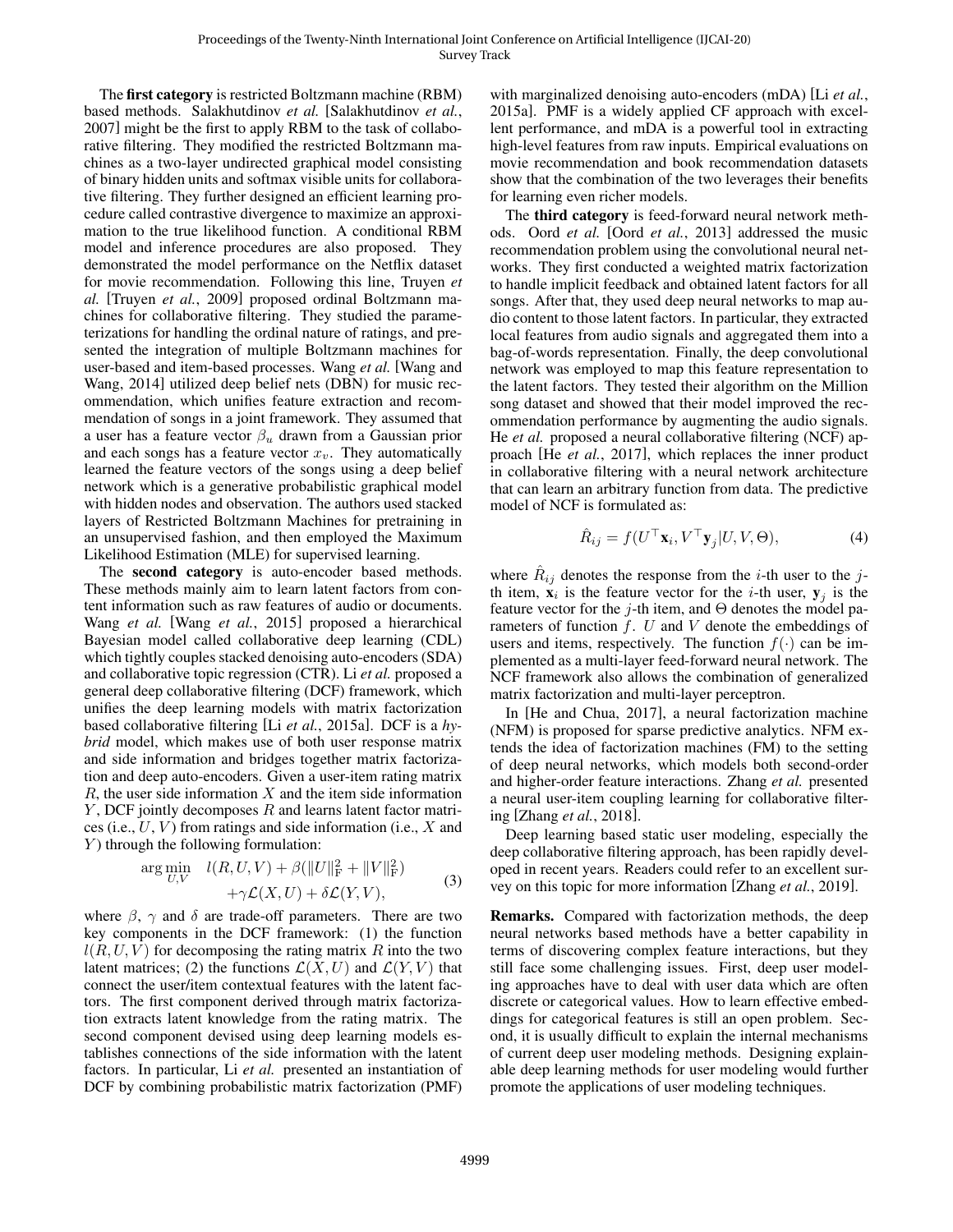## 3 Sequential Representation Learning

The static user modeling discussed in Section [2](#page-1-1) makes a simple assumption that user data and user preference are static observations. In reality, however, users have dynamic behaviors. A key observation is that *the behavior and preference of users may change over time*. For example, in the scenario of online shopping, if a user has already purchased an item in the previous week, it is unlikely that he/she will purchase the same item again in the next week. Sequential user modeling approaches have been developed to capture the dynamic behavior of users and learn robust user representations. In the following, we will discuss dynamic factorization methods and deep sequential learning methods.

#### 3.1 Dynamic Factorization Methods

Factorization methods discussed in Section [2.1](#page-1-2) can be extended to dynamic settings in two ways, including dynamic matrix factorization and tensor decomposition. The former one focuses on factorizing user-item interaction matrix at each time step, but incorporates temporal constraints. The latter one directly represents sequential response data as a high-order tensor, and factorizes tensors to obtain latent embeddings for users and items.

#### Dynamic Matrix Factorization

User modeling techniques considering temporal dynamics was first developed using collaborative filtering in [\[Koren,](#page-6-13) [2009\]](#page-6-13). Koenigstein *et al.* utilized the temporal information for music recommendation [\[Koenigstein](#page-6-14) *et al.*, 2011]. In [Chua *et al.*[, 2013\]](#page-5-4), a dynamic matrix factorization method was presented to model the temporal adoption effects in collaborative filtering. Devooght et al. introduced a novel dynamic matrix factorization framework for collaborative filtering, which allows to set an explicit prior to unknown values in rating matrix [\[Devooght](#page-5-5) *et al.*, 2015]. In addition to the consideration of temporal dynamics, it has been proven that modeling several related tasks jointly will further boost the model performance. In [Li *et al.*[, 2015b;](#page-6-15) [Li and Fu, 2017\]](#page-6-16), a dynamic collective matrix factorization (DCMF) approach is proposed to deal with two user modeling tasks jointly, including click prediction and purchase prediction. It extends the collective matrix factorization formulation, and focuses on the application of user behavior prediction in digital marketing.

We briefly describe the idea of DCMF as an example of dynamic matrix factorization methods for user modeling. Given T pre-defined time slices  $t \in \{1, 2, \cdots, T\}$ ,  $C^t$  and  $D^t$  are used to denote the click responses and purchase activities in the time slice  $t$ , respectively. Since the temporal dynamics are ignored in standard matrix factorization, it can only utilize all the previous data (i.e.,  $\{C^1, \dots, C^t\}$  and  $\{D^1, \dots, D^t\}$ ) for training, and then predict  $D^{t+1}$ . As a result, the size of training data will increase significantly over time, which leads to a heavy computational burden. By exploiting the temporal relationships between click response and purchase events, the purchase events in time  $t + 1$  are mainly related to the click events in time  $t$  and hence the dynamic model needs to account for that. Furthermore, DCMF ensures that the latent features of users do not dramatically change in a short period of time, as in reality the user preferences would evolve smoothly. To address this concern, DCMF leverages the latent features of the users learned in time  $t - 1$  (i.e.,  $U^{t-1}$ ) at time  $t$   $(t > 1)$ . Specifically, a regularization term,  $U^t \approx U^{t-1}M$  is designed to account for the drift in user preferences, where  $U^{t-1}$  is the latent features of users learned from the previous time slice  $t-1$ . M is a transition matrix of users' behavior, which tries to capture the mappings between users' behavior in two successive time slices. The intuition is that users' intention on purchasing items should be smoothly transited over time. Then, the objective function of DCMF is:

$$
\min_{U^t, V^t, P^t, M} f(U^t, V^t, P^t, M) = \alpha \|W^C \odot (C^t - U^t V^{tT})\|_{\mathrm{F}}^2 \n+ (1 - \alpha) \|W^D \odot (D^t - U^t P^{tT})\|_{\mathrm{F}}^2 \n+ \lambda_1 \|U^t - U^{t-1}M\|_{\mathrm{F}}^2 \n+ \lambda_2 (\|U^t\|_{\mathrm{F}}^2 + \|V^t\|_{\mathrm{F}}^2 + \|P^t\|_{\mathrm{F}}^2 + \|M\|_{\mathrm{F}}^2),
$$
\n(5)

where the latent features  $U^{t-1}$  is given,  $\lambda_1$  and  $\lambda_2$  are tradeoff parameters. The last regularization term  $||M||_F^2$  is used to control the complexity of model.

#### Tensor Factorization

Temporal user response data can be represented as a highorder tensor, by considering user, item, timestamps and other available factors as multiple dimensions. In this way, tensor factorization methods can be used to learn user embeddings. In [\[Karatzoglou](#page-5-6) *et al.*, 2010], a multiverse recommendation method is proposed, which considers different types of context in the tensor representation, and highorder singular value decomposition (SVD) is performed to get latent factors. Furthermore, Bhargava *et al.* proposed a multi-dimensional collaborative recommendation approach for Who (User), What(Activity), When (Time) and Where (Location), by using tensor factorization on sparse usergenerated data [\[Bhargava](#page-5-7) *et al.*, 2015]. These approaches have compact and unified formulations, but also require high computational costs due to SVD operations.

Remarks. Dynamic factorization methods present practical solutions to modeling sequential user behavior data, and they demonstrate better flexibility than static user modeling approaches. However, they require pre-defined constraints to incorporate temporal smoothness constraints, and have limited capability in modeling long-term temporal dependencies in sequential data.

### 3.2 Deep Sequential Learning

In recent years, deep sequential learning methods based on recurrent neural networks have been successfully applied to a wide range of sequential data, such as speech and videos. For user modeling, a number of recurrent neural networks based approaches have been proposed to learn latent user embeddings from structured or unstructured user behavior data. Most of existing methods focus on modeling user behavior in a single domain, while some recent methods present a new setting of user modeling from multiple domains.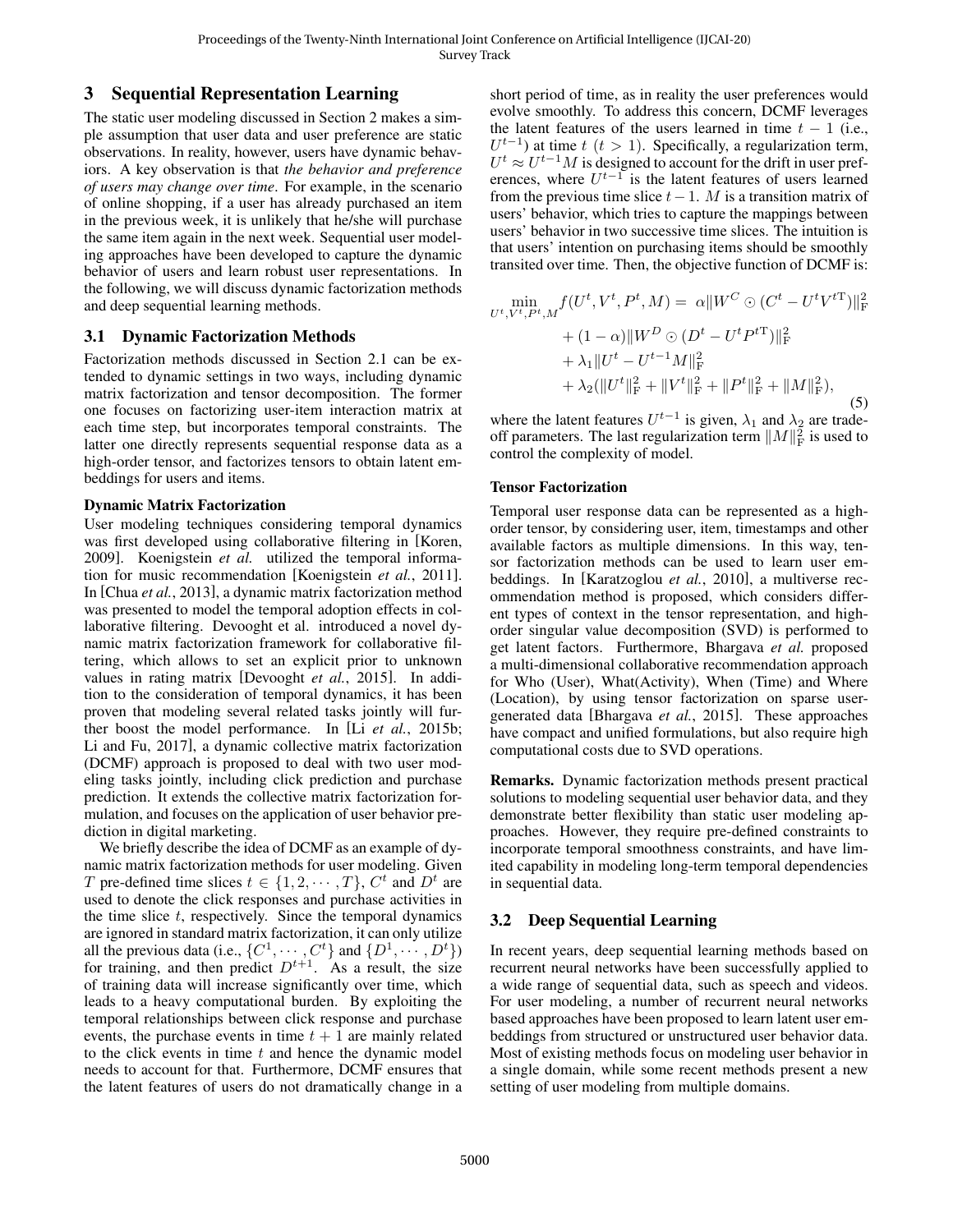#### Single Domain

Recurrent neural networks (RNN) have been introduced to user modeling recently. For modeling the dynamic behavior of users, an RNN-based recommender system was firstly introduced for session-based recommendation [\[Hidasi](#page-5-8) *et al.*, [2015\]](#page-5-8). Based on this model, a number of RNN-based dynamic methods have been developed by additionally considering personalization and context-awareness. Donkers *et al.* [\[Donkers](#page-5-9) *et al.*, 2017] devised a user-based Gated Recurrent Units (GRU) method that attentively considers user embeddings along with sequential item information for personalized next item recommendations. Quadrana *et al.* [\[Quadrana](#page-6-17) *et al.*[, 2017\]](#page-6-17) hierarchically exploited a user-level RNN and a session-level RNN to reflect users' inter-session sequential dynamics into intra-session sequential dynamics for personalized session-based recommendations. Wu *et al.* [Wu *[et al.](#page-6-18)*, [2017\]](#page-6-18) exploited a user-level and an item-level RNNs in parallel based on the user-level and the item-level history, respectively, to consider temporal evaluation of users and items for the rating prediction.

To consider the context-aware information, Beutel et al. [\[Beutel](#page-5-10) *et al.*, 2018] reflected contextual information into input, output and RNN layers. Particularly, they parametrized hidden state transitions in RNNs with an element-wise multiplicative function of context embeddings for better next item recommendations and compared their approach with baselines without contexts. Zhu *et al.* [Zhu *et al.*[, 2017\]](#page-6-19) claimed the importance of taking into account time intervals in order to effectively capture the relations of user behaviors, and thus, they devised a new LSTM variant to equip LSTM [\[Hochreiter](#page-5-11) [and Schmidhuber, 1997\]](#page-5-11) with newly introduced time gates to model time intervals between two successive user behaviors for the next-basket recommendations.

The above methods perform user modeling by exploiting structured sequential data. However, many real-world applications involve unstructured sequential data, such as software log-trace data or web service log data. Tao *et al.* [Tao *[et al.](#page-6-20)*, [2019\]](#page-6-20) proposed a deep sequential framework (Log2Intent) to model the software user action preference using user session log-trace data. Specifically, a sequence-to-sequence-like model is proposed by treating each session as a sequential node. It assumes that the temporally encoded user action is capable of predicting the next actions in decoder. The gated recurrent unit (GRU) is used as the sequence encoder and decoder. In Log2Intent, the authors further explored an auxiliary natural language dataset to improve the interpretability of the learned user action embedding. To this end, the authors proposed a recurrent semantics memory unit (RSMU) to dynamically fetch the memory slot (i.e., sentence) from each action's memories as key-value dictionary. Once the most relevant sentences are retrieved, their embeddings are fed into the sequence encoder together with the log-trace information [Tao *et al.*[, 2019\]](#page-6-20).

#### Multiple Domains

Existing approaches on dynamic user modeling mainly fous on user behavior in a single domain. However, in reality, users may switch across multiple domains (e.g., different shopping websites, different mobile devices). Elkahky *et* *al.* proposed a single multi-view deep neural network model that jointly learns dense features of items from different domains such as News, Apps and Movie/TV via common users [\[Elkahky](#page-5-12) *et al.*, 2015].

In [Kim *et al.*[, 2019\]](#page-6-21), a domain switch-aware holistic recurrent neural network (DS-HRNN) is proposed for modeling multi-domain user behavior. DS-HRNN specifically addresses the *domain switch* challenge, by utilizing a domain switch-aware supplementary loss and domain switch-aware behavior regularizer. In DS-HRNN, the key ideas of handling multi-domain user behavior include: (1) aggregating user behaviors from multiple domains into one sequence in chronological order; and (2) exploiting a single RNN model that takes sequences of multi-domain user behaviors. To alleviate the disconnection of local dynamics, it is necessary to recover the disconnection as much as possible while preserving global dynamics of sequential behaviors simultaneously. To this end, a *domain switch-aware supplementary loss* is incorporated to DS-HRNN, which is an explicit way of recovering the lost connection at domain switches Similarly, alleviating the disconnection of local dynamics can be also achieved in an implicit way in terms of inputs. It leads to domain switch-aware behavior regularizer that minimizes the distance between correlated inputs from different domains.

Remarks. Deep sequential learning for user modeling has attracted increasing attention, owing to its remarkable performance in practice. Unlike other sequential data such as texts or videos, the temporal patterns in user behavior data usually have larger variations and higher heterogeneity. Designing customized deep sequential learning architectures for user modeling purpose would be a critical task in the future.

# 4 Conclusion and Future Directions

In this survey, we review the recent advances in user modeling from the perspective of static and sequential representation learning. Both shallow and deep representation learning methods are discussed. We consider the key problem in user modeling as the process of learning low-dimensional linear or nonlinear representations for users, but in the contexts of static or sequential, single-domain or multi-domain, etc. Due to the space limit, this survey cannot cover some other relevant topics, such as user modeling based on textual data [\[Zheng](#page-6-22) *et al.*, 2017; Chen *et al.*[, 2018\]](#page-5-13) and knowledge graph based user modeling [Wang *et al.*[, 2019\]](#page-6-23).

In the following, we present a few potential topics in user modeling, which are less explored so far. We hope this survey and the discussions on emerging topics could not only provide researchers and practitioners in related fields a comprehensive understanding of recent user modeling approaches, but also shed some light on designing novel and practical representation learning methods for user modeling.

• Modeling Categorical User Features. Existing computational methodologies, including both shallow and deep models, work well for feature vectors with numerical values, but could not well model the categorical features. One-hot encoding is often considered as a proper way to represent categorical features, but it cannot effectively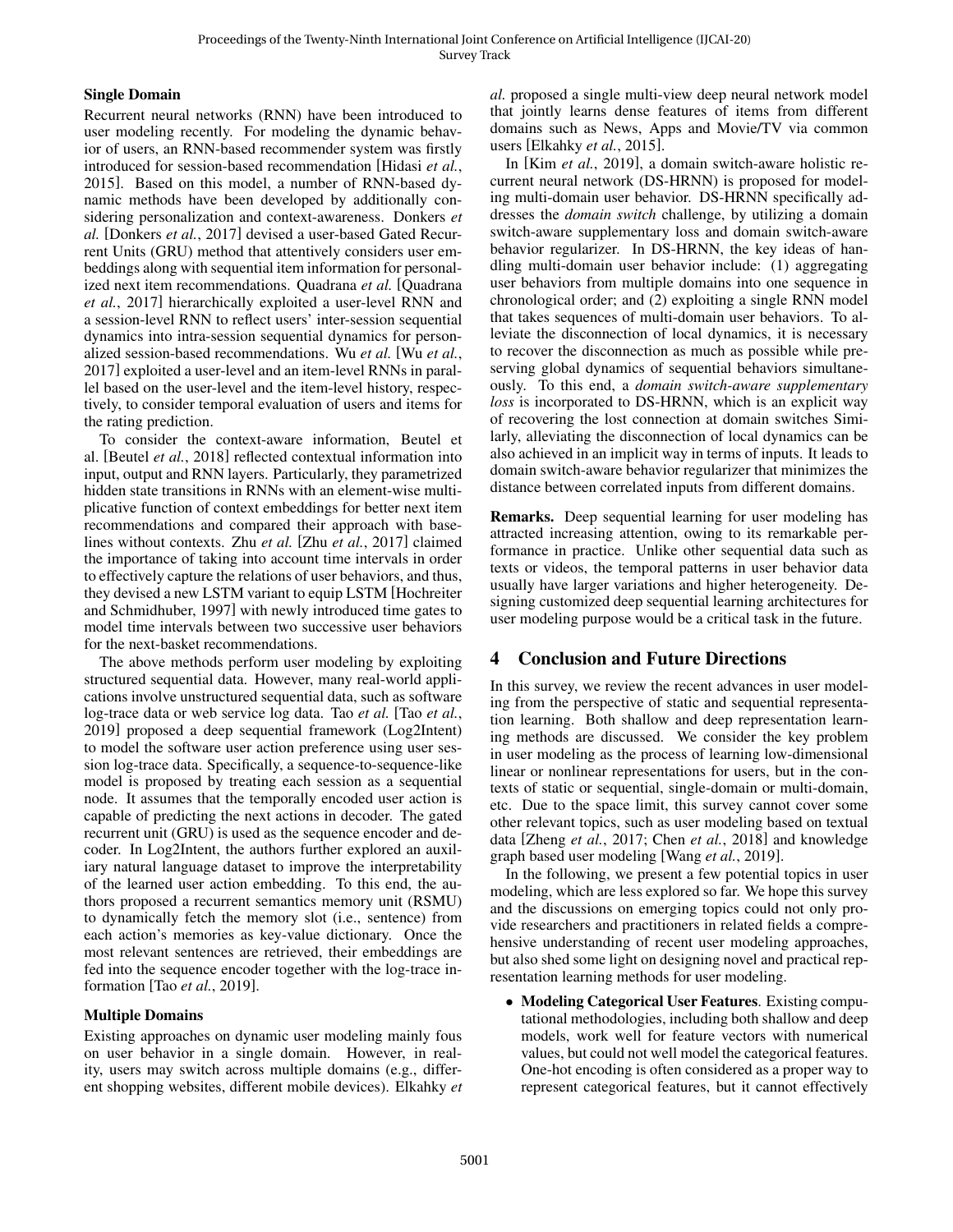handle categorical features with high cardinality. Designing novel neural network architectures for modeling categorical features is an open problem.

- Knowledge Transfer for User Modeling. To characterize the complex behavior of users, it is usually insufficient by leveraging only one dataset. Due to the commonality of human behavior in many domains, it might be possible to transfer knowledge from auxiliary data to boost the learning performance in target domains. Two problem settings might be considered. First, two user modeling tasks from different domains may help each other. Second, one user modeling task might benefit from external knowledge bases, such as knowledge graphs, text corpus, etc. Leveraging methodology and theory in domain adaptation [Li *et al.*[, 2017;](#page-6-24) Ding *et al.*[, 2018;](#page-5-14) Shao *et al.*[, 2016\]](#page-6-25) could be helpful.
- Algorithmically Fair User Modeling. Fairness-aware representation learning has garnered extensive attention in machine learning field and beyond. Despite a few successes in recommendation task [\[Yao and Huang, 2017\]](#page-6-26), this line of research to prevent unfair predictions for users from minority groups is still underexplored. The open research problems include how to define new notions of fairness and how to design fairness-aware user embedding methods.
- Explainable User Modeling. Although latent representations of user modeling lead to remarkable results in terms of response prediction or recommendation, it is usually hard to explain why these models work so well. Adding explainability to user modeling would make such techniques more acceptable by practitioners. A potential direction is based on nonnegative matrix factorization (NMF) [\[Lee and Seung, 1999\]](#page-6-27). NMF and its variants show promising results of interpretable representation learning in a number of applications, including face clustering [Zhao *et al.*[, 2017\]](#page-6-28), topic modeling [\[Shi](#page-6-29) *et al.*[, 2018\]](#page-6-29), hand-written digit classification [\[Zhao](#page-6-30) *et al.*[, 2015\]](#page-6-30), etc. Research efforts on novel principles of explainable methodology are expected.
- Multi-Level User Modeling. Existing user modeling approaches consider users equally. However, hierarchical structures could be observed among a large set of users, considering the spatial or interest-driven grouping patterns of human beings. Discovering such multi-level patterns and leveraging them for user modeling would be an interesting topic.
- Deep Integration of Intelligent Assistants. By far, user modeling has been mainly discussed in the context of recommendation, advertising, etc. It will be meaningful if pushing user modelings techniques to other relevant domains that also involve dynamic modeling of user behaviors. One example is product question answering [Lai *et al.*[, 2018\]](#page-6-31), which aims to provide customers the relevant information regarding queries. User modeling might be useful in generating personalized responses or capturing dynamic changes of interests.

## References

- <span id="page-5-10"></span>[Beutel *et al.*, 2018] Alex Beutel, Paul Covington, Sagar Jain, Can Xu, Jia Li, Vince Gatto, and Ed H. Chi. Latent cross: Making use of context in recurrent recommender systems. In *WSDM*, pages 46–54, 2018.
- <span id="page-5-7"></span>[Bhargava *et al.*, 2015] Preeti Bhargava, Thomas Phan, Jiayu Zhou, and Juhan Lee. Who, what, when, and where: Multi-dimensional collaborative recommendations using tensor factorization on sparse user-generated data. In *Proceedings of the 24th international conference on world wide web*, pages 130–140, 2015.
- <span id="page-5-13"></span>[Chen et al., 2018] Chong Chen, Min Zhang, Yiqun Liu, and Shaoping Ma. Neural attentional rating regression with reviewlevel explanations. In *Proceedings of the 2018 World Wide Web Conference*, pages 1583–1592, 2018.
- <span id="page-5-4"></span>[Chua *et al.*, 2013] Freddy Chong Tat Chua, Richard Jayadi Oentaryo, and Ee-Peng Lim. Modeling temporal adoptions using dynamic matrix factorization. In *Proceedings of the 13th IEEE International Conference on Data Mining*, pages 91–100, 2013.
- <span id="page-5-5"></span>[Devooght *et al.*, 2015] Robin Devooght, Nicolas Kourtellis, and Amin Mantrach. Dynamic matrix factorization with priors on unknown values. In *KDD*, pages 189–198. ACM, 2015.
- <span id="page-5-14"></span>[Ding *et al.*, 2018] Zhengming Ding, Sheng Li, Ming Shao, and Yun Fu. Graph adaptive knowledge transfer for unsupervised domain adaptation. In *ECCV*, pages 37–52, 2018.
- <span id="page-5-9"></span>[Donkers et al., 2017] Tim Donkers, Benedikt Loepp, and Jürgen Ziegler. Sequential user-based recurrent neural network recommendations. In *Proceedings of the Eleventh ACM Conference on Recommender Systems*, RecSys, pages 152–160, 2017.
- <span id="page-5-12"></span>[Elkahky *et al.*, 2015] Ali Mamdouh Elkahky, Yang Song, and Xiaodong He. A multi-view deep learning approach for cross domain user modeling in recommendation systems. In *WWW*, pages 278–288, 2015.
- <span id="page-5-3"></span>[He and Chua, 2017] Xiangnan He and Tat-Seng Chua. Neural factorization machines for sparse predictive analytics. In *Proceedings of International ACM SIGIR conference on Research and Development in Information Retrieval*, pages 355–364, 2017.
- <span id="page-5-2"></span>[He *et al.*, 2017] Xiangnan He, Lizi Liao, Hanwang Zhang, Liqiang Nie, Xia Hu, and Tat-Seng Chua. Neural collaborative filtering. In *Proceedings of the 26th International Conference on World Wide Web*, pages 173–182. International World Wide Web Conferences Steering Committee, 2017.
- <span id="page-5-8"></span>[Hidasi et al., 2015] Balázs Hidasi, Alexandros Karatzoglou, Linas Baltrunas, and Domonkos Tikk. Session-based recommendations with recurrent neural networks. *arXiv preprint arXiv:1511.06939*, 2015.
- <span id="page-5-11"></span>[Hochreiter and Schmidhuber, 1997] Sepp Hochreiter and Jürgen Schmidhuber. Long short-term memory. *Neural Computation*, 9(8):1735–1780, 1997.
- <span id="page-5-0"></span>[Hu *et al.*, 2013] Liang Hu, Jian Cao, Guandong Xu, Longbing Cao, Zhiping Gu, and Can Zhu. Personalized recommendation via cross-domain triadic factorization. In *WWW*, pages 595–606, 2013.
- <span id="page-5-1"></span>[Jing and Li, 2018] Shumin Jing and Sheng Li. Contextual collaborative filtering for student response prediction in mixed-format tests. In *AAAI Conference on Artificial Intelligence*, 2018.
- <span id="page-5-6"></span>[Karatzoglou *et al.*, 2010] Alexandros Karatzoglou, Xavier Amatriain, Linas Baltrunas, and Nuria Oliver. Multiverse recommendation: n-dimensional tensor factorization for context-aware collaborative filtering. In *Proceedings of the fourth ACM conference on Recommender systems*, pages 79–86, 2010.